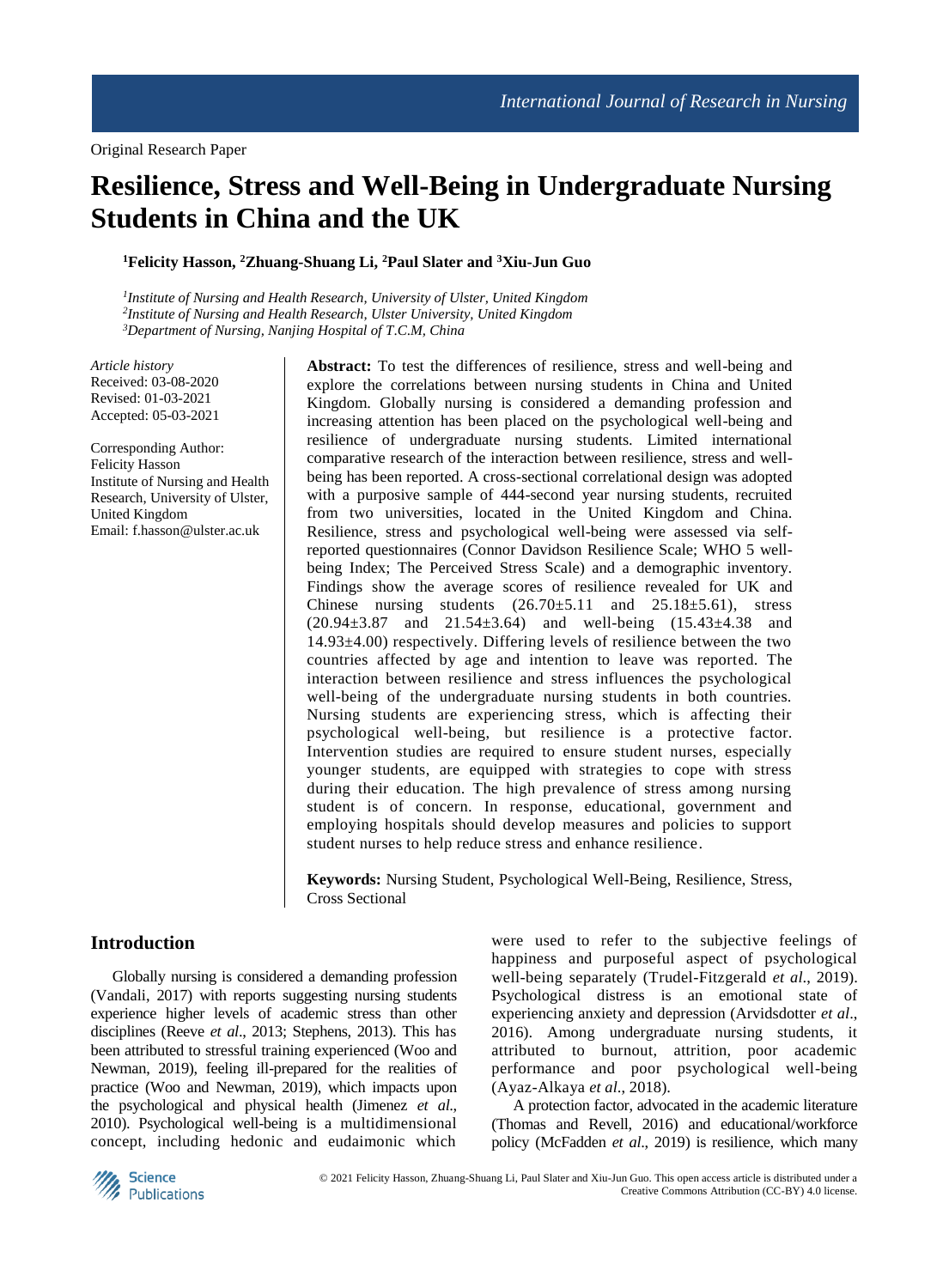authors agree can be developed or taught (Grant and Kinman, 2014). Whilst resilience has varying definitions it is considered to be "the ability to overcome adversity and learn to be stronger from the experience" (Chow *et al*., 2018). Prevalence rates of resilience among nursing students has shown variabilities internationally with moderate levels in Nigeria (Aloba *et al*., 2016) and high in Australia and Spain (Chamberlain *et al*., 2016; Ríos-Risquez *et al*., 2016).

There are several benefits of resilience, such as it has a bearing on academic performance, psychological wellbeing and course completion (Thomas and Revell, 2016). In China, some authors (Wang *et al*., 2014; Luo and Wang, 2009), suggest that it has an important influence in the development of professional identity among undergraduate nursing students. In the United Kingdom (UK), evidence suggests it can help to avoid student burnout and help to adjust to adversity, such as working within the Covid-19 pandemic, enabling the development of a future workforce able to make a difference and build organisational empathy (Taylor *et al*., 2020). Following qualification, it has also been shown to have ramifications for patient care, staff health and work environments (Sull *et al*., 2015; West *et al*., 2017).

However, despite the importance of resilience and its relationship with well-being it remains a relatively unexplored area (Chow *et al*., 2018). Moreover, there is a dearth of international comparative research which has assessed the prevalence, commonalities and differences resilience plays in relation to stress and psychological well-being of the student nurses.

There is a growing body of evidence exploring the prevalence and source of stress, psychological wellbeing and resilience among student nurses (Galvin *et al*., 2015; Smith and Yang, 2017; García-Izquierdo *et al*., 2018; He *et al*., 2018; Lanz, 2020).

Internationally, stress, as a health problem, is reported to be widespread among student nurses with levels ranging from moderate to severe (Smith and Yang, 2017; He *et al*., 2018). It has been associated with academic, clinical and personal reasons (Gibbons *et al*., 2011; Chernomas and Shapiro, 2013; Labrague *et al*., 2017). Academically, reasons for stress include fear of failure and worries about the ability to cope with intense clinical workloads (Reeve *et al*., 2013). Clinically, the fear of making mistakes, experiencing interpersonal conflict and being exposed to death and dying are reported to be triggers (Chernomas and Shapiro, 2013; Smith and Yang, 2017). Personal reasons relate to the impact of studying on family and social life (Lo, 2002). Research by Smith and Yang (2017) claims that Chinese undergraduate nursing students experience higher levels of stress compared with western nursing students. They attributed this to Chinese nursing students being traditionally younger females who enter directly from high school, which (Hua *et al*., 2006) believes Hua makes them susceptible to the negative effects of stress. In contrast, nursing students in the UK tend to be mature females with dependents who have life and work experience (Thomas, 2002; Maguire, 2018).

Evidence suggests student nurses are vulnerable to experiencing psychological distress, however prevalence varies internationally from medium to poor (Zhao *et al*., 2015; Ríos-Risquez *et al*., 2016; Smith and Yang, 2017; Yıldırım *et al*., 2017). For example, low levels have been reported in China (Zhao *et al*., 2015; Smith and Yang, 2017) and Spain (Ríos-Risquez *et al*., 2016) and medium levels in Hong Kong (Chow *et al*., 2018). Specific psychological stressors for nursing students relate to meeting the dual demands of clinical and educational training, shift work and exposure to sick and vulnerable individuals (Gibbons *et al*., 2011; Chernomas and Shapiro, 2013). These could have a negative impact on nursing students' psychological well-being. However, a range of positive factors including resilience, selfefficacy, social support, friendly relationships, self-worth, self-esteem and positive emotions also could influence levels of psychological well-being (Gibbons *et al*., 2011; Brajsa-Zganec *et al*., 2017).

Being resilient is advocated as one approach for student nurses to cope with stressful situations and enhance psychological well-being (Smith and Yang, 2017; He *et al*., 2018). Consequently, calls to foster resilience to aid and prepare student nurses for education and clinical experience have been made (Stephens, 2013). An integrative review exploring resilience in nursing students suggest that resilience is a dynamic evolving process that can change over time (Thomas and Revell, 2016). Levels among nursing students suggested it to be moderate to high (Aloba *et al*., 2016; Ríos-Risquez *et al*., 2016; Smith and Yang, 2017; He *et al*., 2018). However, a range of factors including supportive relationships, environments and feelings of empowerment influence levels of resilience (Thomas and Revell, 2016).

The Lazarus and Folkman (1984) Transactional Model of Stress and Coping implies that the interaction between stress and resilience is intrinsic to psychological well-being. Several papers have reported this model as showing statistically significant correlation between resilience, stress and well-being (Klainin‐Yobas *et al*., 2014; Ríos-Risquez *et al*., 2016). In addition, García-Izquierdo *et al*. (2018) found that nursing students who show lower levels of resilience and higher levels of stress, report worse well-being overall, with (Smith and Yang, 2017) negatively correlating resilience and stress to well-being.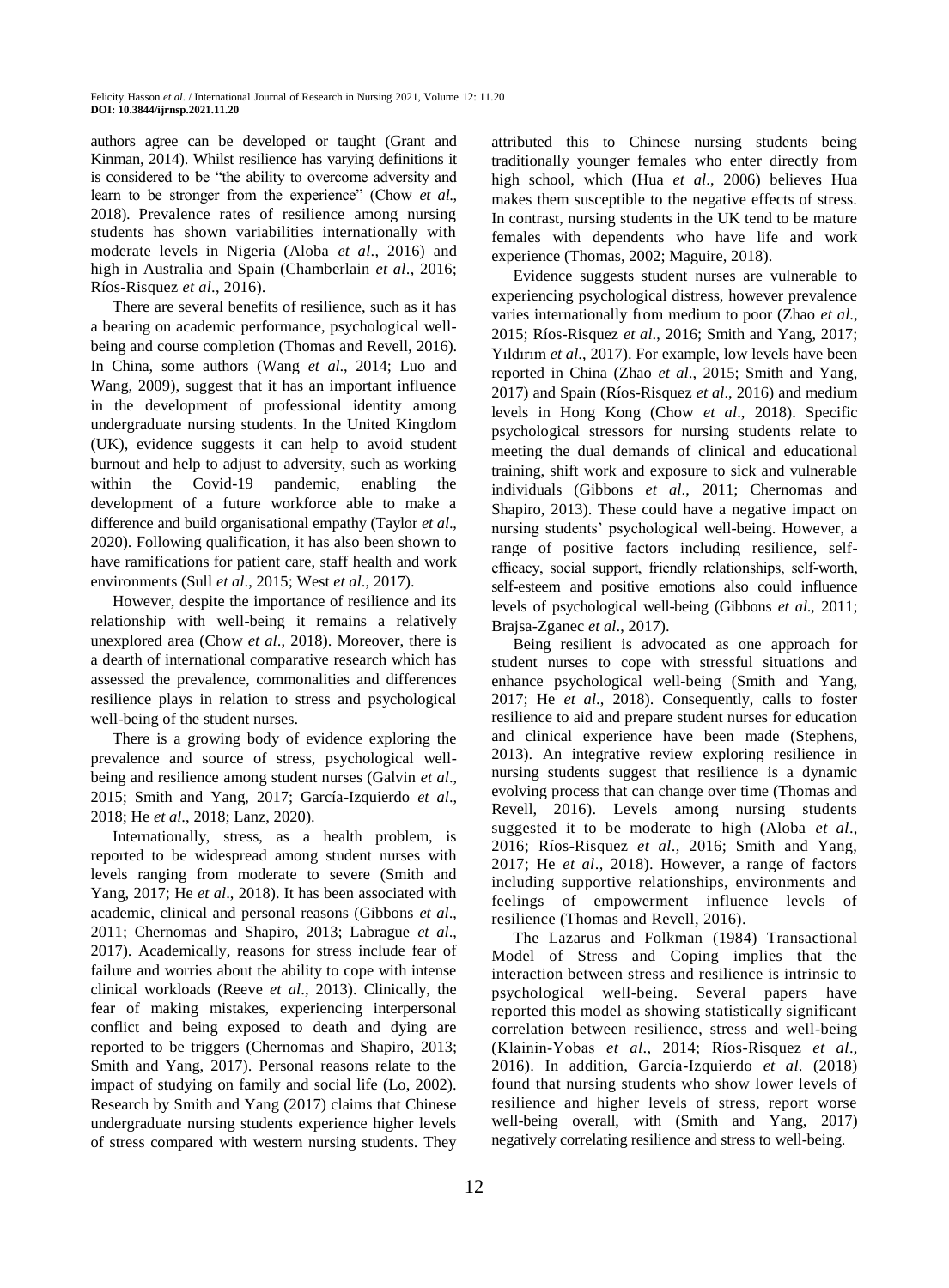In general, growing research attention has focused on reporting the prevalence of stress, psychological well-being and resilience among nursing students. However wide variability exists (Zhao *et al*., 2015; Smith and Yang, 2017; He *et al*., 2018) which may be attributed to the definition of the concept employed and type of collection tools utilised (He *et al*., 2018). Existing research is primarily focused within countries (Ríos-Risquez *et al*., 2018), however there is a dearth of international comparative research studies exploring the prevalence of and the relationship between resilience, stress and psychological well-being in nursing students. The aim of this study is to compare levels of resilience, stress and psychological well-being among second year nursing students located in the United Kingdom (UK) and third year students in China.

# **Methods**

## *Research Design*

The present study, underpinned by Lazarus and Folkman's (1984) framework was adopted as it integrates stress and coping theories to explain how an individual reacts to psychologically stressful situations and/or environments (Matthieu and Ivanoff, 2006). Furthermore, this model has been utilised previously among nursing student studies that have looked at the relationship of the current three main concepts (Gibbons *et al*., 2011).

A quantitative cross-sectional correlational design was adopted to identify and assess the quantitative differences between two student groups. Data was collected in April 2019 across two nursing schools that provide undergraduate nurse education, in the UK and one province in China. Undergraduate nursing education in the UK is a three-year programme, while in China; it is a four-year programme. Based on the curriculum and internship schedules of the two countries, the second year of the UK and the third year of Chinese programme were chosen to compare. The study is described according to the STROBE statement checklist (Von Elm *et al*., 2007) for cross sectional studies.

## *Sample*

Student registration databases were used as the sampling frames for this study. Using purposive sampling, 259 sec-year nursing students studying the Bachelor of Nursing program in the UK and 350 thirdyear nursing students studying the Bachelor of Nursing program in China were invited to participate in the survey. Eligibility required nursing students to be aged 18 and over. Power analysis (using a 5% margin of error and 95% confidence level) calculated the minimum sample size as 236 (UK: 155 and China: 184).

#### *Data Collection*

An anonymous self-reporting online questionnaire was administrated to nursing students in the two locations via their university email account with a reminder email issued one week later. Following an initial low online response rate from the UK sample, they were offered the opportunity to complete a paper version at the end of class. A participant information sheet accompanied the questionnaire and advised students that return of the questionnaire implied consent. Student confidentiality and anonymity was assured throughout the study.

The questionnaire was composed of three validated tools: Connor-Davidson Resilience Scale-10 (CD-RISC-10), (WHO, 1998) and the Perceived Stress Scale-10 (PSS). In addition, demographic information was gathered. In line with previous Chinese research (Smith and Yang, 2017), one culturally specific question (volunteer for a nursing major) was posed to the Chinese sample (see supplementary file).

## *Resilience Scale*

The Connor-Davidson Resilience Scale -10 (CD-RISC-10) questionnaire consists of 10 items and is available in English (Connor and Davidson, 2003) and Chinese (Yu and Zhang, 2007). Scoring for this tool is rated from zero (not true at all) to four (true nearly all the time) with the sum of the responses reported as the final score (0-40 range), where the highest score indicates the highest level of resilience (Wang *et al*., 2011). Kong *et al*. (2016) measured resilience among Chinese nursing students and reported to be both credible and reliable. Other research has demonstrated a good overall reliability level with a Cronbach's alpha of 0.73 (Notario-Pacheco *et al*., 2011) and 0.82 (Duong and Hurst, 2016) for this scale. In the current study, the coefficient was 0.813 in the English version and 0.897 in the Chinese version.

## *Psychological Well-Being*

The (WHO, 1998), available in both English and Chinese, is a publicly available questionnaire consisting of five items. The raw score ranges from 0- 25, is calculated by totalling the figures of the five answers where 0 represents the worst and 25 represents the best possible quality of life, with higher scores indicative of greater well-being. The index has demonstrated good psychometric properties (Topp *et al*., 2015), with internal consistency Cronbach alpha coefficient reported of 0.89 in the Chinese version (Volinn *et al*., 2010) and 0.82 in the English version (De Wit *et al*., 2007). In the current study, the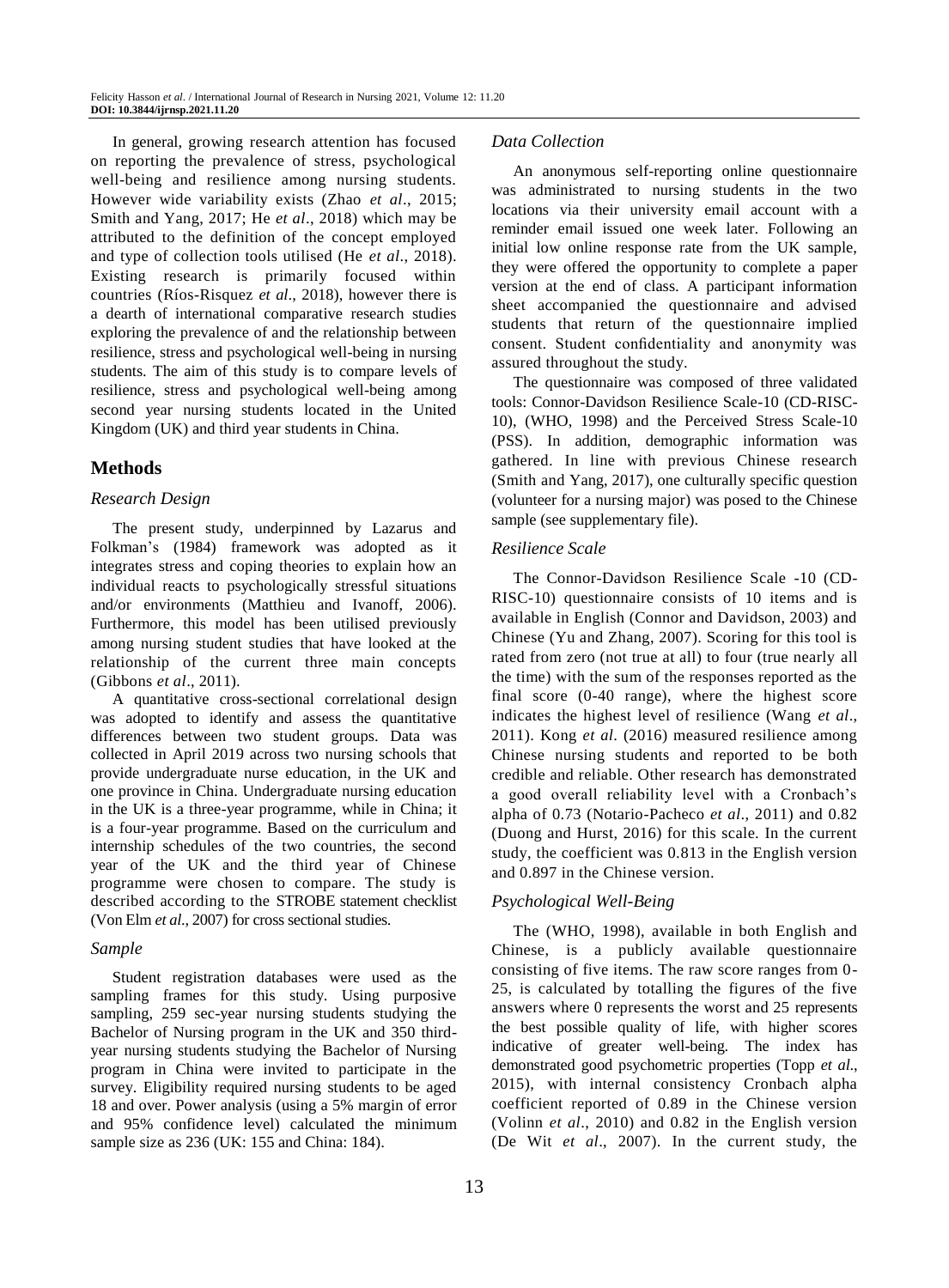coefficient was 0.860 in the English and 0.872 in the Chinese version.

## *Perceived Stress*

The Perceived Stress Scale (PSS-10) (Cohen *et al*., 1983), available in both Chinese and English, consists of 10 items on a 5-point Likert scale ranging from 0 (never) to 4 (very often), indicating how often they have felt or thought a certain way within the past month. Scores can range from 0 to 40, with higher composite scores indicative of greater perceived stress. Cronbach alpha coefficient scores for the English version is 0.87-0.91 (Cohen, 1988) and 0.86 in the Chinese version (Leung *et al*., 2010). In the current study, the coefficient was 0.516 in the English version and 0.618 in the Chinese version.

Validity of the tools was assured through expert reviews and a pilot study with 20 postgraduate nursing students at a Chinese University recruited through personal contacts. No changes were made to the resulting tools.

#### *Data Analysis*

Questionnaire responses were transferred into IBM SPSS 25. Data were analyzed using descriptive statistics, independent t-test chi-square, non-parametric test, Spearman rank correlation analysis and a hierarchical stepwise regression analysis to test what were the predictors for resilience in terms of demographic variables. Significance was set at a level of 0.05.

#### *Ethical Considerations*

The study was approved by the Ulster University, Institute of Nursing and Health Sciences Ethics Filter Committee (March 2019) and approval obtained from Najing University of Chinese Medicine (Nov 2018). Prior to data collection approval to the use tools were obtained. Participants were informed in writing that return of the questionnaire implied consent.

## **Results**

From the 609 nursing students invited to participate in the study a total of 444 questionnaires were retuned (UK 259/255 and China 350/189), giving an overall response rate of 72.9% (UK: 98.5% and China: 54%).

#### *Sociodemographic Characteristics*

Respondents mean age in the UK and China was 24.87±6.40 and 21.21±0.87 Table 1. Most were female (UK 92.9% and China 88.9%) and were studying general (adult) nursing (UK 83.9% and China 91.0%). Key differences did exist with regards to religion, marital status, carer dependents and engagement in part-time work outside of educational studies among the UK participants.

Over, 41% of Chinese respondents had considered leaving nursing compared to 14.9% in the UK. Specific to the Chinese sample, over half (52.4%) reported that that they did not enter nurse education voluntarily.

## *Prevalence of Resilience, Stress and Psychological Well-Being*

Comparisons between two countries are presented in Table 2. The results indicated that there was a significant difference in resilience between students in the UK and China ( $p = 0.002$ ), but not in stress and well-being. Analysis of the scores of resilience revealed the average scores for UK and Chinese nursing students are 26.70  $(SD = 5.11)$  and 25.18  $(SD = 5.61)$ , respectively. The average psychological stress scores of UK and Chinese nursing students are 20.94 (SD = 3.87) and 21.54 (SD = 3.64). Finally, in terms of well-being, the average scores of UK and Chinese nursing students are  $15.43$  (SD = 4.38) and 14.93 (SD = 4.00) respectively, which are considered as moderate level.

## *Correlations of Resilience, Stress and Psychological Well-Being*

In UK, there are significant correlations among resilience, well-being and perceived stress Table 3. Total resilience scores were weakly and positively correlated with the total score of well-being  $[r_s = 0.299, p<0.01]$ , they were negatively weakly correlated with perceived stress  $[r_s = -0.152, p<0.05)$ . In addition, the total score recorded for perceived stress in the student nurses in UK was negatively weakly correlated with well-being  $(rs = -0.371, p<0.01)$ . In China, resilience and perceived stress were significantly correlated with well-being, while there is no significant correlation between resilience and perceived stress (Table 3). Total resilience scores were weakly and positively correlated with the total score of well-being  $[r_s = 0.365, p<0.01]$ , however they weren't significantly correlated with perceived stress  $[r_s = 0.022, p<0.05)$ . The total score recorded for perceived stress were negatively weakly correlated with well-being  $(r_s = -0.238, p<0.01)$ .

#### *Predictors of Resilience*

Hierarchical stepwise regression analysis was used to examine if resilience levels varied by factors (age, nursing program, religion, financial support, intention to leave, co-dependent). Two variables, age and intention to leave, significantly predicted resilience ( $p = 0.007$ <sup>\*</sup>, p<0.001\*). Furthermore, the direction of the relationship was positive for age  $(\beta = 0.12)$  and negative for intention to leave  $(\beta = -0.31)$ .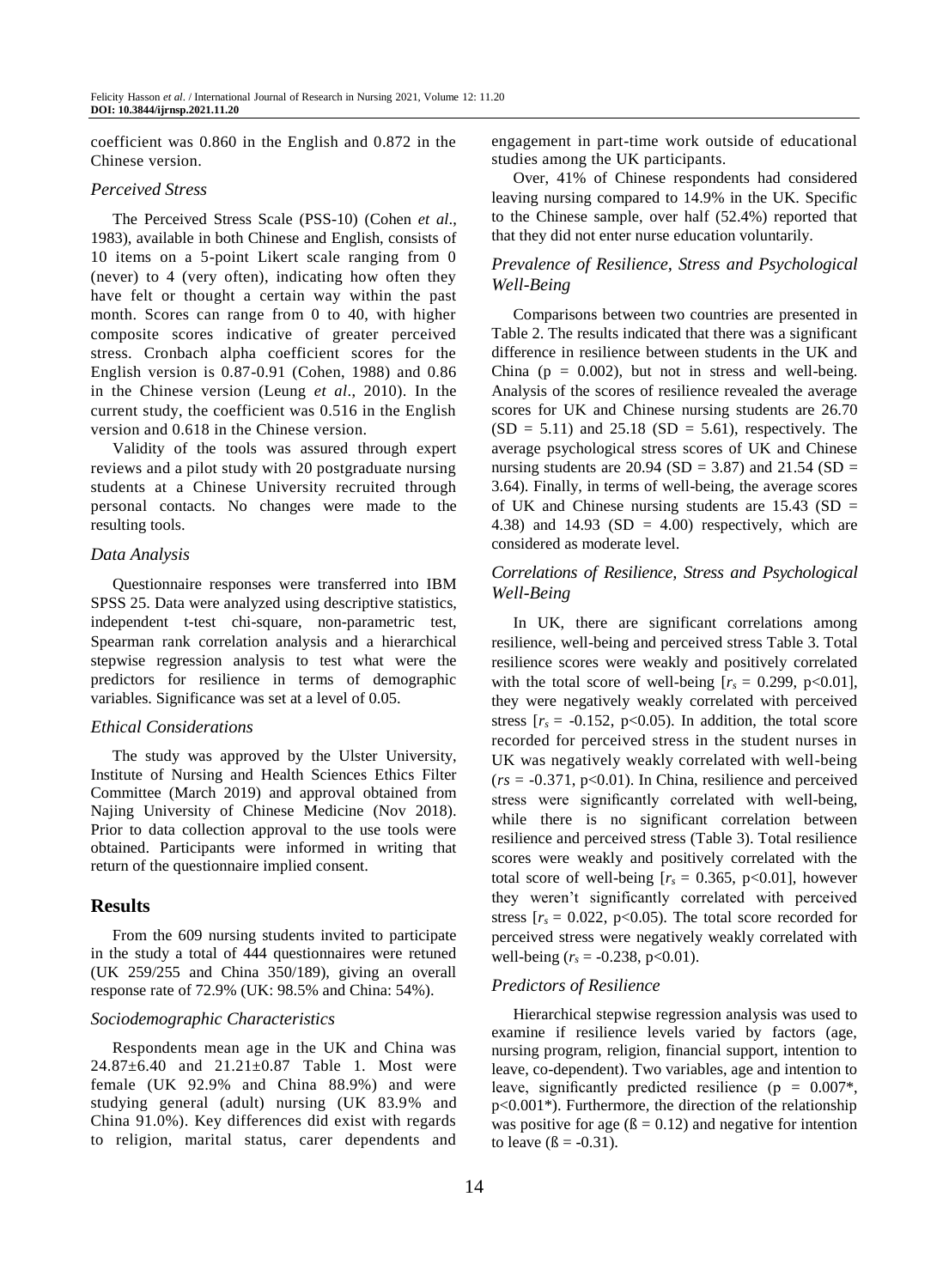|                                                 |                         |                          | Tests of between-                                |
|-------------------------------------------------|-------------------------|--------------------------|--------------------------------------------------|
|                                                 | UK ( $n = 255$ )        | China ( $n = 189$ )      | group differences                                |
| Age (years)                                     |                         |                          | $t = -7.819$ p < 0.001                           |
| Mean (SD)                                       | 24.87 (6.397)           | 21.21 (0.872)            |                                                  |
| Range                                           | 18-49                   | 19-26                    |                                                  |
| Gender                                          |                         |                          | $x^2 = 2.225$ p $> 0.05$                         |
| Male                                            | $18(7.1\%)$             | 21 (11.1%)               |                                                  |
| Female                                          | 237 (92.9%)             | 168 (88.9%)              |                                                  |
| Nursing program                                 |                         |                          |                                                  |
| General (adult) nursing                         | 214 (83.9%)             | 172 (91.0%)              | $x^2 = 53.951$ p<0.001                           |
| Mental health nursing                           | 41 (16.1%)              |                          |                                                  |
| Midwifery                                       |                         | $17(9.0\%)$              |                                                  |
| Religion                                        |                         |                          | $x^2 = 378.361$ p<0.001                          |
| No religion                                     | 15 (5.9%)               | 186 (98.4%)              |                                                  |
| Protestant                                      | 85 (33.3%)              | $\boldsymbol{0}$         |                                                  |
| Roman Catholic                                  | 136 (53.3%)             | $\boldsymbol{0}$         |                                                  |
| Christian (other)                               | $10(3.9\%)$             | $2(1.1\%)$               |                                                  |
| Other                                           | $1(0.4\%)$              | $1(0.5\%)$               |                                                  |
| Prefer not to say                               | $8(3.1\%)$              | $\overline{0}$           |                                                  |
| Relationship status                             |                         |                          | $x^2 = 42.268$ p<0.001                           |
| Single                                          | 202 (79.2%)             | 134 (70.9%)              |                                                  |
| Married                                         | 27 (10.6%)              | $\mathbf{0}$             |                                                  |
| Other (Divorced, Separated, Widowed)            | 26 (10.2%)              | 55 (29.1%)               |                                                  |
| <b>Employment status</b>                        |                         |                          | $x^2 = 82.685$ p<0.001                           |
| Part-time                                       | 207 (81.2%)             | 75 (39.7%)               |                                                  |
| Full-time                                       | $1(0.4\%)$              | 0                        |                                                  |
| None                                            | 47 (18.4%)              | 114 (60.3%)              |                                                  |
| Live status                                     |                         |                          | $x^2 = 316.008 \text{ p} < 0.001$                |
| Alone                                           | $4(1.6\%)$              | $2(1.1\%)$               |                                                  |
| With parents/family                             | 181 (71.0%)             | 22 (11.6%)               |                                                  |
| With spouse/significant other                   | 49 (19.2%)              | $\boldsymbol{0}$         |                                                  |
| With friend(s)/roommate(s)                      | $10(3.9\%)$             | 164                      | $(86.8\%)$                                       |
| Other                                           | 11 (4.3%)               | $1(0.5\%)$               |                                                  |
| Types of financial support                      |                         |                          |                                                  |
| Financial aid-grants 100<br>Financial aid-loans | $(27.0\%)$              | $2(0.6\%)$               | $x^2 = 89.314$ p<0.001<br>$x^2 = 11.008$ p<0.001 |
| Financial aid-work study                        | $2(0.5\%)$<br>18 (4.9%) | 12 (3.8%)<br>$27(8.6\%)$ | $x^2 = 6.224$ p<0.05                             |
| Scholarships                                    | 6(1.6%)                 | 40 (12.7%)               | $x^2 = 41.359$ p<0.001                           |
| Parental/Spouse/family support                  | 58 (15.6%)              | 184                      | $(58.6\%)$ $x^2 = 243.672$                       |
| p<0.001                                         |                         |                          |                                                  |
| Employment                                      | 118 (31.8%)             | 45 (14.3%)               | $x^2 = 23.578$ p<0.001                           |
| Other                                           | 69 (18.6%)              | 4(1.3%)                  | $x^2 = 49.155$ p<0.001                           |
| Have Children                                   |                         |                          | $x^2 = 42.719$ p<0.001                           |
| Yes                                             | 57 (22.4%)              | $2(1.1\%)$               |                                                  |
| No                                              | 198 (77.6%)             | 187                      | $(98.9\%)$                                       |
| Only child in family                            |                         |                          |                                                  |
| Yes                                             |                         | 103                      | $(54.5\%)$                                       |
| No                                              |                         | 86 (45.5%)               |                                                  |
| Volunteer for a nursing major                   |                         |                          |                                                  |
| Yes                                             |                         | 90 (47.6%)               |                                                  |
| No                                              |                         | 99 (52.4%)               |                                                  |
| Non-demographic character                       |                         |                          |                                                  |
| Intention to leave                              |                         |                          | $x^2 = 67.051$ p<0.001                           |
| Never                                           | 52 (20.4%)              | $2(1.1\%)$               |                                                  |
| <b>Almost Never</b>                             | 53 (20.8%)              | 38 (20.1%)               |                                                  |
| Sometimes                                       | 112 (43.9%)             | 70 (37.0%)               |                                                  |
|                                                 |                         |                          |                                                  |
| Fairly Often                                    | 30 (11.8%)              | 50 (26.5%)               |                                                  |
| Very Often<br>Note: CD: Standard Davistion      | $8(3.1\%)$              | 29 (15.3%)               |                                                  |

Note: SD: Standard Deviation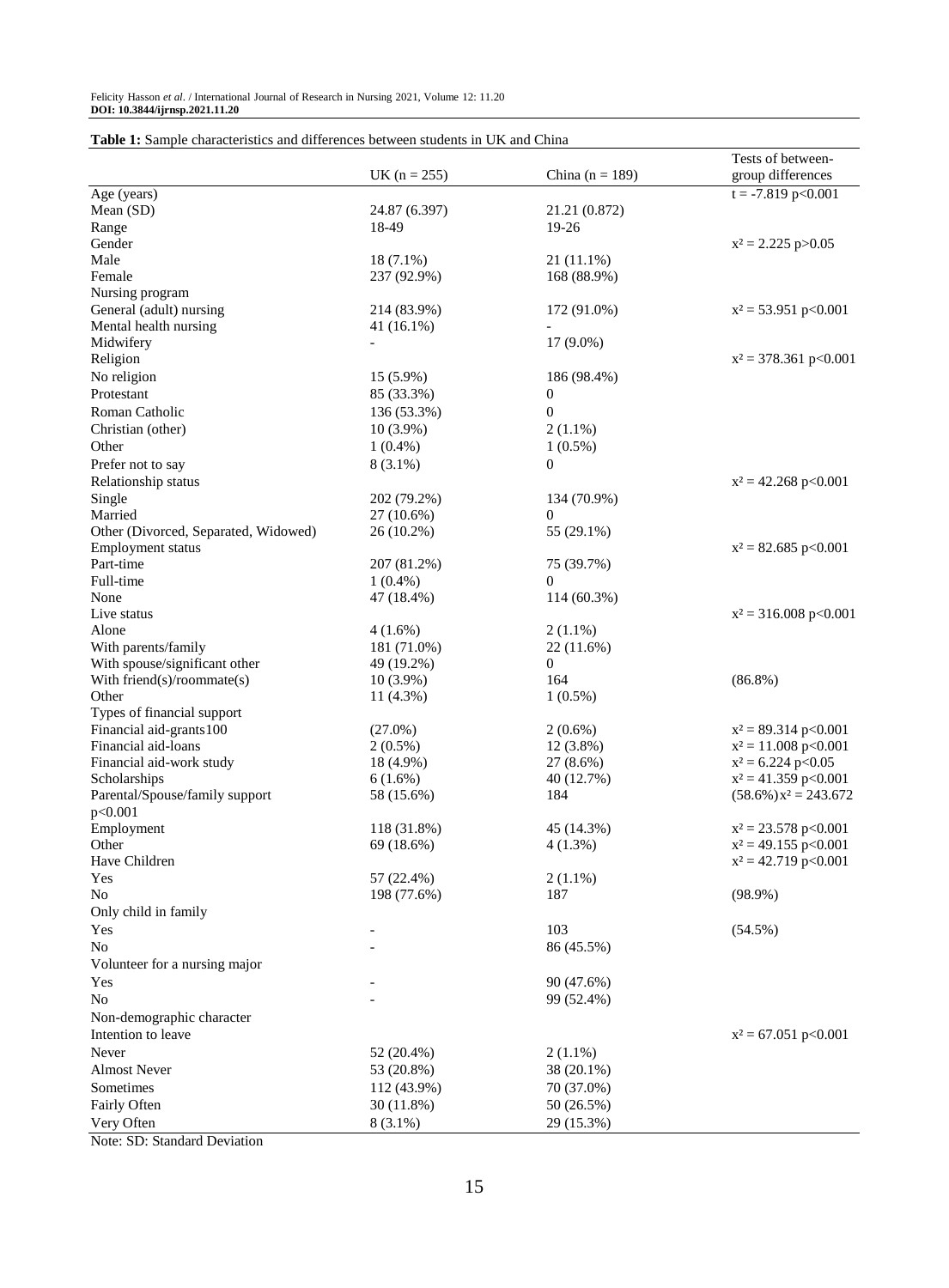Felicity Hasson *et al*. / International Journal of Research in Nursing 2021, Volume 12: 11.20 **DOI: 10.3844/ijrnsp.2021.11.20**

| <b>Table 2:</b> Description and comparisons of variables of students in UK and China |                |      |                     |           |                  |       |          |           |
|--------------------------------------------------------------------------------------|----------------|------|---------------------|-----------|------------------|-------|----------|-----------|
|                                                                                      | UK $(n = 255)$ |      | China ( $n = 189$ ) |           | Cronbach's alpha |       |          |           |
|                                                                                      |                |      |                     |           |                  |       |          |           |
|                                                                                      | М              | SD.  | М                   | <b>SD</b> | UK               | China |          | P-value   |
| Resilience                                                                           | 26.70          | 5.11 | 25.18               | 5.61      | 0.813            | 0.897 | $-3.039$ | $0.002^*$ |
| Well-being                                                                           | 15.43          | 4.38 | 14.93               | 4.00      | 0.860            | 0.872 | 1.211    | 0.226     |
| Perceived stress                                                                     | 20.94          | 3.87 | 21.54               | 3.64      | 0.516            | 0.618 | $-1.958$ | 0.050     |
| .                                                                                    |                |      |                     |           |                  |       |          |           |

**Table 2:** Description and comparisons of variables of students in UK and China

 $*_{p<0.05}$ 

**Table 3:** Spearman rank correlations of the main variables of the study

|                  | Resilience | Well-being | Perceived stress         |  |
|------------------|------------|------------|--------------------------|--|
| Resilience       |            | $0.299**$  | $-0.152*$                |  |
| Well-being       | $0.365***$ |            | $-0.371***$              |  |
| Perceived stress | 0.022      | $-0.238**$ | $\overline{\phantom{0}}$ |  |

Note. The Chinese nursing student sample is represented in the lower left diagonal matrix with blue colour ( $n = 189$ ). The UK nursing student sample is represented in the upper right diagonal matrix with grey colour  $(n = 255)$ 

 $*$ p<0.01 (2-tailed)

 $p < 0.05$  (2-tailed)

#### **Discussion**

To date, this is the first study to evaluate the relationship between resilience, stress and psychological well-being in nursing students across two countries. Findings show a significant difference in resilience between students in the UK and China, but not for stress and well-being. Levels of resilience were found to be influenced by age and intention to leave. There was only a weakly significant correlation between resilience and stress and well-being in both countries.

Compared with the previous studies, the average resilience scores (UK: 26.70±5.11 and China:  $25.18±5.61$ ) of both countries in the current study, were generally lower than previous research undertaken in Spain (Ríos-Risquez *et al*., 2016; García-Izquierdo *et al*., 2018) and Australia (He *et al*., 2018). Whilst, stress scores in this study (UK: 20.94±3.87 and China: 21.54±3.64) are similar to those reported by (Bodys-Cupak *et al*., 2016) in Poland with a PSS mean score of  $20.79$  (SD = 5.50) for 394 first year undergraduate nursing students. However, the average stress scores of both countries' nursing students are generally lower than other countries (Smith and Yang, 2017; He *et al*., 2018).

In this study, well-being scores (UK: 15.43±4.38, China:  $14.93\pm4.00$ ) are similar to research stemming from Turkey and Hong Kong (Vandali, 2017; Chow *et al*., 2018). However, the scores reported tend to be generally higher than other studies conducted in China and Spain (Zhao *et al*., 2015; Ríos-Risquez *et al*., 2016; Smith and Yang, 2017). Both age and intention to leave nursing were found to affect resilience level scores. Results indicate that the older the student nurse the greater the levels of resilience were reported, reflecting previous research (Galvin *et al*., 2015; Ríos-Risquez *et al*., 2016; Chow *et al*., 2018). However, differences between the Chinese and UK sample in this study may be attributed to the former being a younger cohort (mean age of 21), while in the UK the distribution of age showed greater variation with a considerable proportion aged 30 plus years.

Intention to leave nurse education was also found to differ between the UK and China, with more Chinese students considering leaving nurse education. However, this finding may be attributed to three issues. First, over half the Chinese sample did not enter nurse education voluntarily, a cultural issue highlighted in previous Chinese studies (Wang *et al*., 2011; Smith and Yang, 2017). Second, Chinese students reported they were dependent on parental financial support to enter and stay on the course. However, UK nursing student's tuition fees were funded by the Department of Health and they also can receive a non-income assessed bursary to help with living costs (DHSC, 2017). Finally, the lower average age of Chinese students suggests that they have less life experience than UK students.

Correlations between resilience and stress and wellbeing between UK and China nursing students show statistical significance. Results suggest that higher scores for resilience and lower scores for perceived stress result in better psychological well-being for students in both countries. Such findings support Lazarus and Folkman's transactional model of stress framework (1984), highlighting the relationships between the three variables and supports previous research (Klainin‐Yobas *et al*., 2014; Ríos-Risquez *et al*., 2016; Smith and Yang, 2017; García-Izquierdo *et al*., 2018). Results from this study suggest that nursing students are experiencing stress, which is affecting their psychological well-being, but resilience is a protective factor. Given this, educationalists need to consider how to improve students coping strategies within the nursing curriculum. In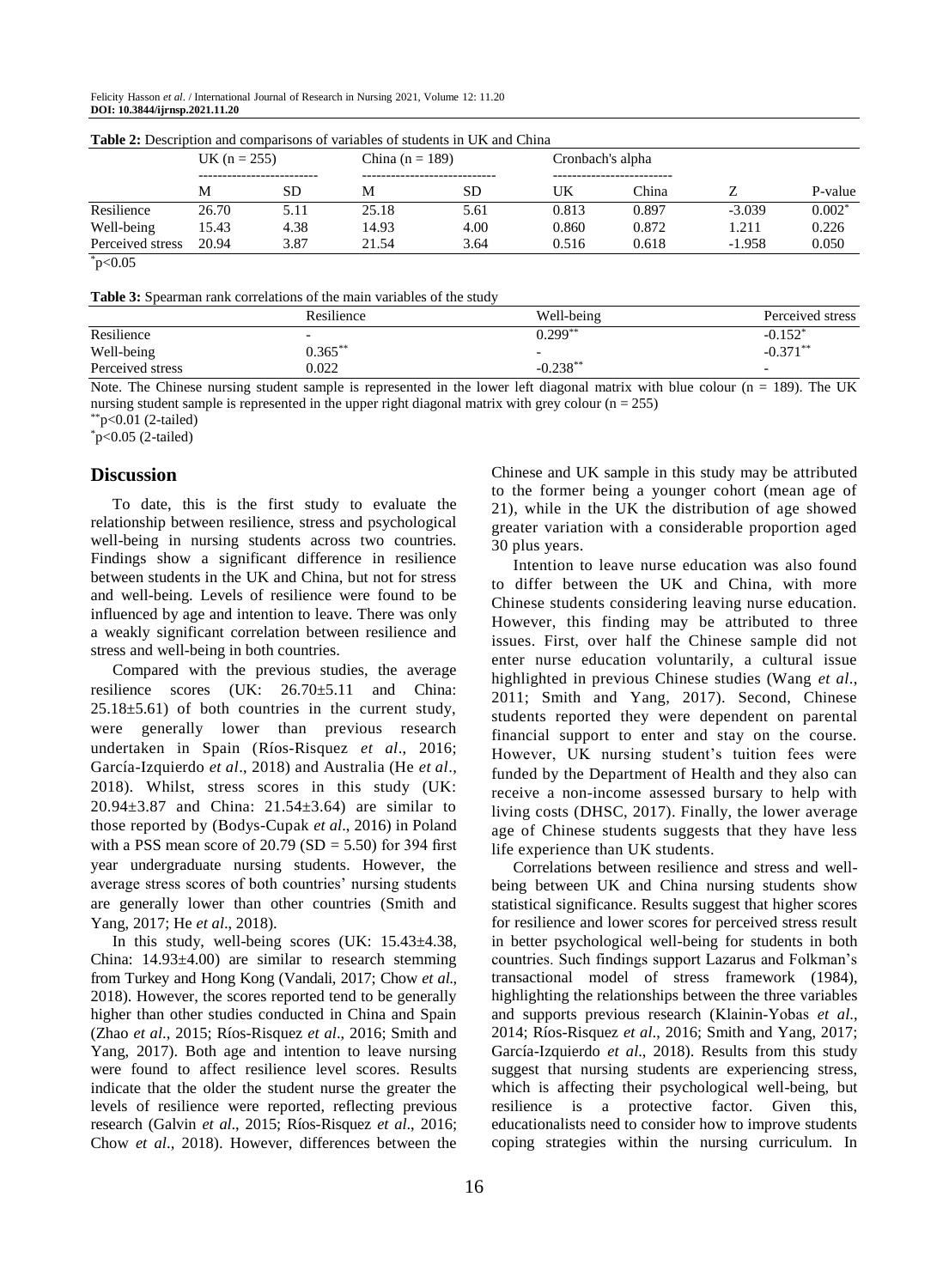addition, the importance of the family on career choice is an area that requires consideration especially recruiters and marketers recruited to pre-registration programmes. Moreover, there is need to educate parents about the influence in the area of career choice and implications of this on the child are also advocated.

#### *Study Limitations*

Findings from this study are based on purposive sampling from two educational institutions, of differing year groups in the UK (year 2) and China (year 3), which may limit the generalisability of the findings. Findings are based upon student's self-reported measures, which may be at different life stages with different emotional intelligence levels, introducing the risk of distortions and subjectivity. Moreover, whilst the three measures used are internationally recognised, low internal consistency scores in the PSS scale, may have contributed to bias in the results of the analysis performed for this variable. However, the findings of this study are consistent with previous literature published in this area. The reliability of resilience and well-being in the current study are good. The sample sizes well exceeded the minimum sizes determined by the power analysis.

## **Conclusion and Recommendation**

This study adds to the empirical literature related to resilience, psychological stress and well-being among nursing students from two geographical locations. It shows resilience differs between nursing students in China and in the UK but shows no difference for stress and well-being. This difference was influenced by age and intention to leave. In addition, it was found that there is a weak statistically significant correlation between resilience and stress and well-being in both countries. Intervention studies are required to ensure student nurses, especially younger students, are equipped with strategies to cope with stress during their education. Furthermore, to improve the generalisability, a comparative study involving a larger cohort of educational institutions and student year groups is recommended.

#### **Acknowledgement**

We acknowledge and thank the nursing students who participated in this survey.

## **Funding Statement**

This research received no specific grant from any funding agency in the public, commercial, or not-forprofit sectors.

#### **Author Contributions**

All authors were involved in the development of the study design.

**Zhuang-Shuang Li and Xiu-Jun Guo:** Were involved in data collection.

**Felicity Hasson and Paul Slater:** Undertook the analysis and manuscript writing and all authors were involved in the critical revisions and intellectual content.

#### *Permission to use Scales*

Approval to use the tool CD-RISC (Nov 2018) and PSS (Nov 2018) has been gained from the authors. The WHO 5 Well-being Index is a publicly available tool; therefore, author permission is not required.

## **Ethics**

Ethical approval was obtained from Ulster University Institute of Nursing and Health Sciences Ethics Filter Committee and from Nanjing University of Chinese Medicine. The main ethical issues related to the protection of participant information, consent, autonomy and confidentiality were addressed. Participants were informed that return of the questionnaire implied consent. Participation was voluntary and respondents could withdraw from the study prior to submission, without any penalty.

#### **References**

- Aloba, O., Olabisi, O., & Aloba, T. (2016). The 10-item Connor–Davidson Resilience Scale: Factorial structure, reliability, validity and correlates among student nurses in southwestern Nigeria. Journal of the American Psychiatric Nurses Association, 22(1), 43-51. https://doi.org/10.1177/1078390316629971
- Arvidsdotter, T., Marklund, B., Kylén, S., Taft, C., & Ekman, I. (2016). Understanding persons with psychological distress in primary health care. Scandinavian Journal of Caring Sciences, 30(4), 687-694. https://doi.org/10.1111/scs.12289
- Ayaz-Alkaya, S., Yaman-Sözbir, Ş., & Bayrak-Kahraman, B. (2018). The effect of nursing internship program on burnout and professional commitment. Nurse Education Today, 68, 19-22. https://doi.org/10.1016/j.nedt.2018.05.020
- Bodys-Cupak, I., Majda, A., Zalewska-Puchała, J., & Kamińska, A. (2016). The impact of a sense of selfefficacy on the level of stress and the ways of coping with difficult situations in Polish nursing students. Nurse Education Today, 45, 102-107. https://doi.org/10.1016/j.nedt.2016.07.004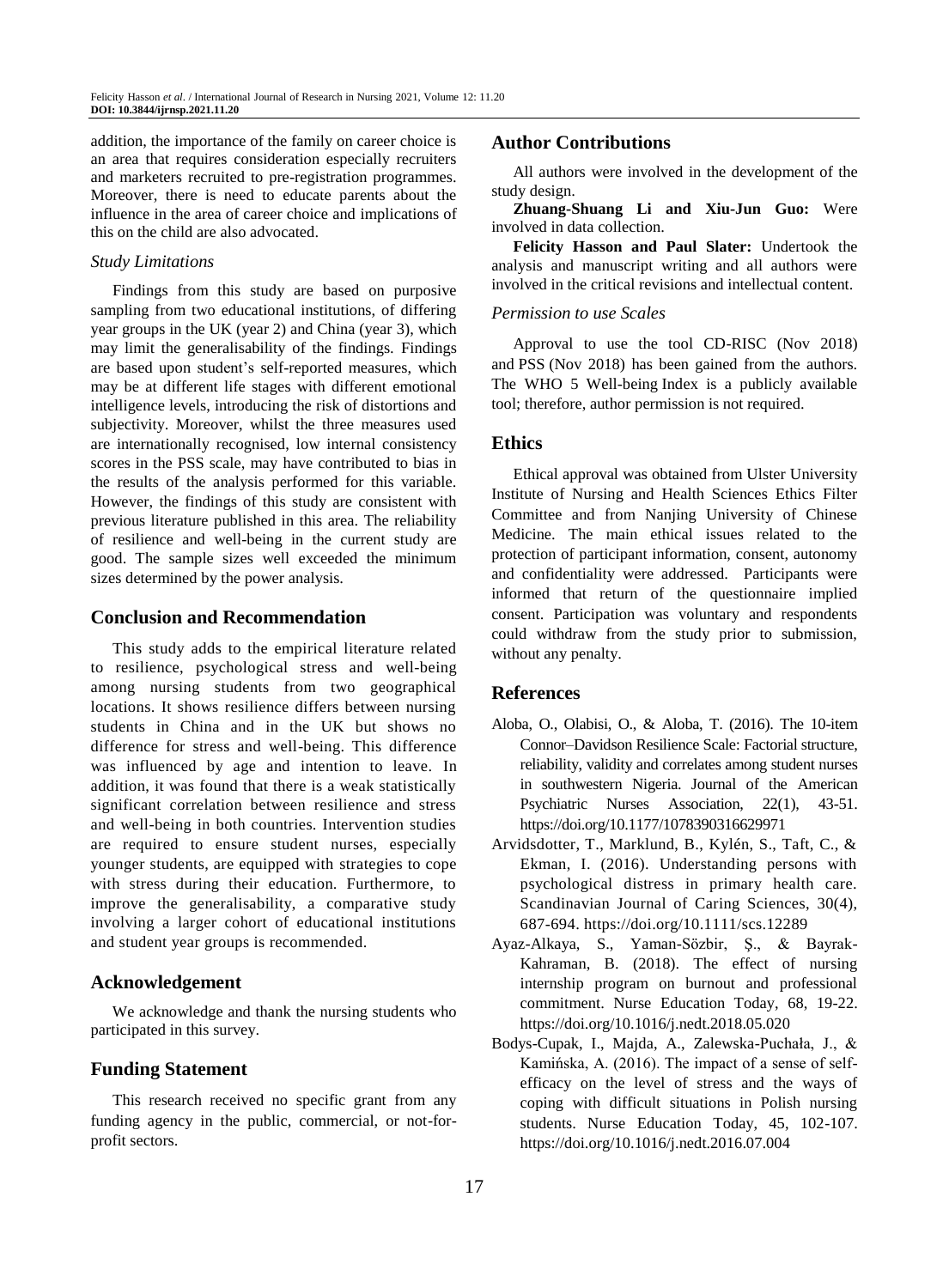- Brajsa-Zganec, A., Lipovcan, L. K., Ivanovic, D., & Larsen, Z. P. (2017). Well-being of nursing students: role of affect regulation, self-esteem, family cohesion and social support. The Open Public Health Journal, 10(1). https://doi.org/10.2174/1874944501710010069
- Chamberlain, D., Williams, A., Stanley, D., Mellor, P., Cross, W., & Siegloff, L. (2016). Dispositional mindfulness and employment status as predictors of resilience in third year nursing students: a quantitative study. Nursing Open, 3(4), 212-221. https://doi.org/10.1002/nop2.56
- Chernomas, W. M., & Shapiro, C. (2013). Stress, depression and anxiety among undergraduate nursing students. International Journal of Nursing Education Scholarship,  $10(1)$ , 255-266. https://doi.org/10.1515/ijnes-2012-0032
- Chow, K. M., Tang, W. K. F., Chan, W. H. C., Sit, W. H. J., Choi, K. C., & Sally, C. H. A. N. (2018). Resilience and well-being of university nursing students in Hong Kong: a cross-sectional study. BMC Medical Education, 18(1), 1-8. https://doi.org/10.1186/s12909-018-1119-0
- Cohen, S. (1988). Perceived stress in a probability sample of the United States.
- Cohen, S., Kamarck, T., & Mermelstein, R. (1983). A global measure of perceived stress. Journal of Health and Social Behavior, 385-396. https://doi.org/10.2307/2136404
- Connor, K. M., & Davidson, J. R. (2003). Development of a new resilience scale: The Connor‐Davidson resilience scale (CD‐RISC). Depression and Anxiety, 18(2), 76-82. https://doi.org/10.1002/da.10113
- De Wit, M., Pouwer, F., Gemke, R. J., Delemarre-Van De Waal, H. A., & Snoek, F. J. (2007). Validation of the WHO-5 well-being INDEX in adolescents with type 1 diabetes. Diabetes care, 30(8), 2003-2006. https://doi.org/10.2337/dc07-0447
- DHSC. (2017). NHS bursary reform. Department of Health and Social Care. [https://www.gov.uk/government/publications/nhs](https://www.gov.uk/government/publications/nhs-bursary-reform/nhs-bursary-reform)[bursary-reform/nhs-bursary-reform](https://www.gov.uk/government/publications/nhs-bursary-reform/nhs-bursary-reform)
- Duong, C., & Hurst, C. P. (2016). Reliability and validity of the Khmer version of the 10-item Connor-Davidson Resilience Scale (Kh-CD-RISC10) in Cambodian adolescents. BMC Research Notes, 9(1), 297. https://doi.org/10.1186/s13104- 016-2099-y
- Galvin, J., Suominen, E., Morgan, C., O'Connell, E. J., & Smith, A. P. (2015). Mental health nursing students' experiences of stress during training: a thematic analysis of qualitative interviews. Journal of Psychiatric and Mental Health Nursing, 22(10), 773- 783. https://doi.org/10.1111/jpm.12273
- García-Izquierdo, M., Ríos-Risquez, M. I., Carrillo-García, C., & Sabuco-Tebar, E. D. L. Á. (2018). The moderating role of resilience in the relationship between academic burnout and the perception of psychological health in nursing students. Educational Psychology, 38(8), 1068-1079. https://doi.org/10.1080/01443410.2017.1383073
- Gibbons, C., Dempster, M., & Moutray, M. (2011). Stress, coping and satisfaction in nursing students. Journal of Advanced Nursing, 67(3), 621-632. https://doi.org/10.1111/j.1365-2648.2010.05495.x
- Grant, L., & Kinman, G. (2014). Emotional resilience in the helping professions and how it can be enhanced. Health and Social Care Education, 3(1), 23-34. https://doi.org/10.11120/hsce.2014.00040
- He, F. X., Turnbull, B., Kirshbaum, M. N., Phillips, B., & Klainin-Yobas, P. (2018). Assessing stress, protective factors and psychological well-being among undergraduate nursing students. Nurse Education Today, 68, 4-12. https://doi.org/10.1016/j.nedt.2018.05.013
- Hua, Q., Chunping, N. I., Liu, F., & Zhang, M. (2006). Mental health status of nursing students at different studying stages. Chinese Journal of Tissue Engineering Research, 10(6), 150-152.
- Jimenez, C., Navia‐Osorio, P. M., & Diaz, C. V. (2010). Stress and health in novice and experienced nursing students. Journal of Advanced Nursing, 66(2), 442- 455. https://doi.org/10.1111/j.1365- 2648.2009.05183.x
- Klainin‐Yobas, P., Keawkerd, O., Pumpuang, W., Thunyadee, C., Thanoi, W., & He, H. G. (2014). The mediating effects of coping on the stress and health relationships among nursing students: A structural equation modelling approach. Journal of Advanced Nursing, 70(6), 1287-1298. https://doi.org/10.1111/jan.12283
- Kong, L., Liu, Y., Li, G., Fang, Y., Kang, X., & Li, P. (2016). Resilience moderates the relationship between emotional intelligence and clinical communication ability among Chinese practice nursing students: A structural equation model analysis. Nurse Education Today, 46, 64-68. https://doi.org/10.1016/j.nedt.2016.08.028
- Labrague, L. J., McEnroe-Petitte, D. M., Gloe, D., Thomas, L., Papathanasiou, I. V., & Tsaras, K. (2017). A literature review on stress and coping strategies in nursing students. Journal of Mental Health, 26(5), 471-480. https://doi.org/10.1080/09638237.2016.1244721
- Lanz, J. J. (2020). Evidence-Based Resilience Intervention for Nursing Students: a Randomized Controlled Pilot Trial. International Journal of Applied Positive Psychology, 1-14. https://doi.org/10.1007/s41042-020-00034-8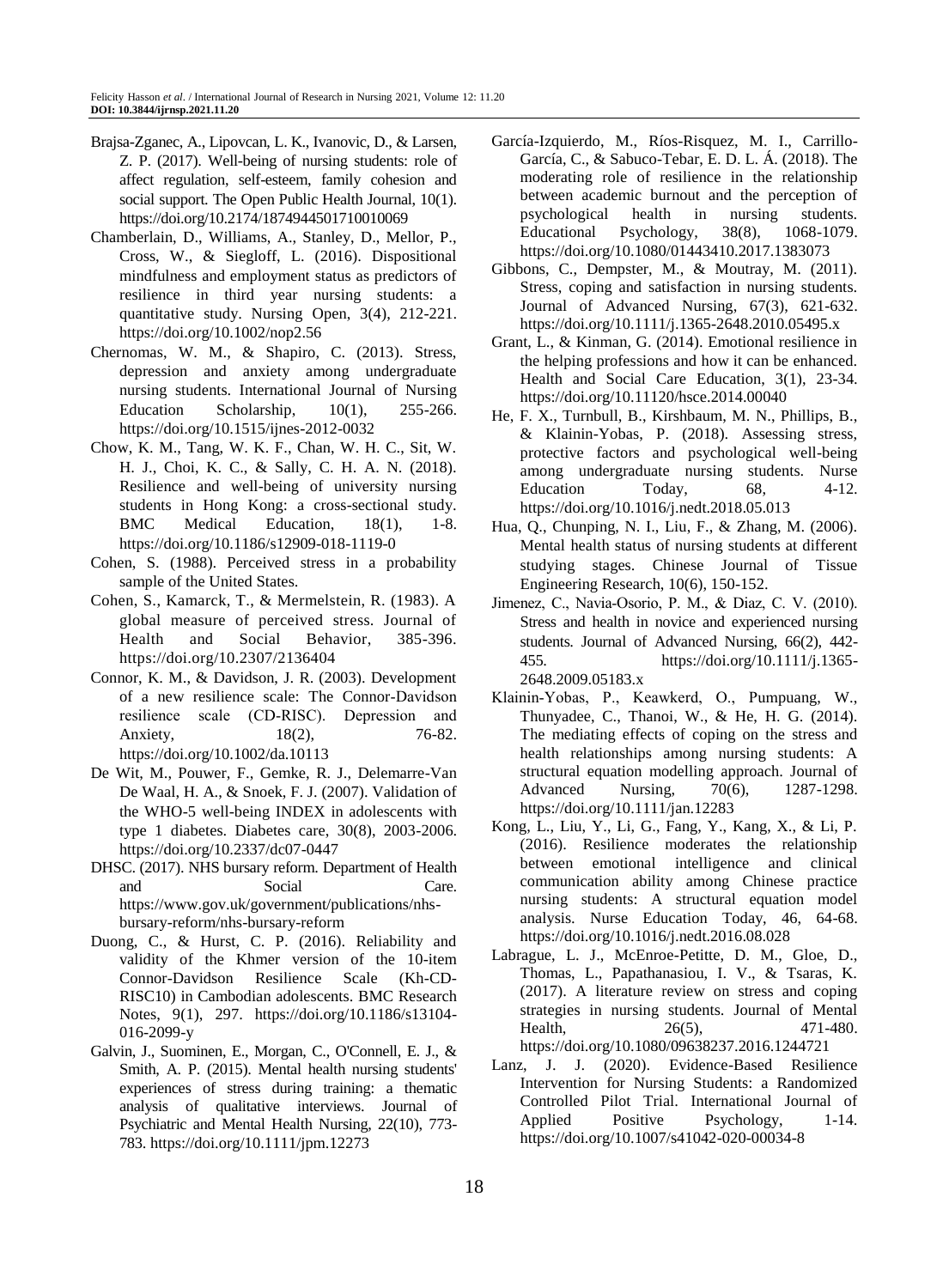- Lazarus, R. S., & Folkman, S. (1984). Stress, appraisal and coping. Springer publishing company.
- Leung, D. Y., Lam, T. H., & Chan, S. S. (2010). Three versions of Perceived Stress Scale: validation in a sample of Chinese cardiac patients who smoke. BMC Public Health,  $10(1)$ , 513. https://doi.org/10.1186/1471-2458-10-513
- Lo, R. (2002). A longitudinal study of perceived level of stress, coping and self‐esteem of undergraduate nursing students: An Australian case study. Journal of Advanced Nursing, 39(2), 119-126. https://doi.org/10.1046/j.1365-2648.2000.02251.x
- Luo, Y., & Wang, H. (2009). Correlation research on psychological health impact on nursing students against stress, coping way and social support. Nurse Education  $\qquad \qquad$  Today,  $\qquad \qquad$  29(1),  $\qquad \qquad$  5-8. https://doi.org/10.1016/j.nedt.2008.05.019
- Maguire, D. (2018). Nursing student numbers: Should we panic yet?. Kings Fund, 14.
- Matthieu, M. M., & Ivanoff, A. (2006). Using stress, appraisal and coping theories in clinical practice: Assessments of coping strategies after disasters. Brief Treatment and Crisis Intervention, 6(4), 337. https://doi.org/10.1093/brief-treatment/mhl009
- McFadden, P., Mallett, J., Campbell, A., & Taylor, B. (2019). Explaining self-reported resilience in childprotection social work: The role of organisational factors, demographic information and job characteristics. The British Journal of Social Work, 49(1), 198-216. https://doi.org/10.1093/bjsw/bcy015
- Notario-Pacheco, B., Solera-Martínez, M., Serrano-Parra, M. D., Bartolomé-Gutiérrez, R., García-Campayo, J., & Martínez-Vizcaíno, V. (2011). Reliability and validity of the Spanish version of the 10-item Connor-Davidson Resilience Scale (10-item CD-RISC) in young adults. Health and quality of life outcomes, 9(1), 63. https://doi.org/10.1186/1477-7525-9-63
- Reeve, K. L., Shumaker, C. J., Yearwood, E. L., Crowell, N. A., & Riley, J. B. (2013). Perceived stress and social support in undergraduate nursing students' educational experiences. Nurse education today, 33(4), 419-424. https://doi.org/10.1016/j.nedt.2012.11.009
- Ríos-Risquez, M. I., García-Izquierdo, M., Sabuco-Tebar, E. D. L. A., Carrillo-Garcia, C., & Martinez-Roche, M. E. (2016). An exploratory study of the relationship between resilience, academic burnout and psychological health in nursing students. Contemporary Nurse, 52(4), 430-439. https://doi.org/10.1080/10376178.2016.1213648
- Ríos-Risquez, M. I., García‐Izquierdo, M., Sabuco‐Tebar, E. D. L. Á., Carrillo‐Garcia, C., & Solano‐Ruiz, C. (2018). Connections between academic burnout, resilience and psychological well-being in nursing students: A longitudinal study. Journal of advanced nursing, 74(12), 2777-2784. https://doi.org/10.1111/jan.13794
- Smith, G. D., & Yang, F. (2017). Stress, resilience and psychological well-being in Chinese undergraduate nursing students. Nurse Education Today, 49, 90-95. https://doi.org/10.1016/j.nedt.2016.10.004
- Stephens, T. M. (2013, April). Nursing student resilience: a concept clarification. In Nursing forum (Vol. 48, No. 2, pp. 125-133). https://doi.org/10.1111/nuf.12015
- Sull, A., Harland, N., & Moore, A. (2015). Resilience of health-care workers in the UK; a cross-sectional survey. Journal of Occupational Medicine and Toxicology, 10(1), 20. https://doi.org/10.1186/s12995- 015-0061-x
- Taylor, R., Thomas-Gregory, A., & Hofmeyer, A. (2020). Teaching empathy and resilience to undergraduate nursing students: A call to action in the context of Covid-19. Nurse Education Today. https://doi.org/10.1016/j.nedt.2020.104524
- Thomas, L. (2002). Student retention in higher education: the role of institutional habitus. Journal of Education Policy, 17(4), 423-442. https://doi.org/10.1080/02680930210140257
- Thomas, L. J., & Revell, S. H. (2016). Resilience in nursing students: An integrative review. Nurse Education Today, 36, 457-462. https://doi.org/10.1016/j.nedt.2015.10.016
- Topp, C. W., Østergaard, S. D., Søndergaard, S., & Bech, P. (2015). The WHO-5 well-being Index: a systematic review of the literature. Psychotherapy and Psychosomatics, 84(3), 167-176. https://doi.org/10.1159/000376585
- Trudel-Fitzgerald, C., Millstein, R. A., von Hippel, C., Howe, C. J., Tomasso, L. P., Wagner, G. R., & VanderWeele, T. J. (2019). Psychological well-being as part of the public health debate? Insight into dimensions, interventions and policy. BMC Public Health, 19(1), 1-11. https://doi.org/10.1186/s12889- 019-8029-x
- Vandali, V. (2017). Nursing Profession: A Review. International Journal of Nursing Education and Research, 5(4), 444-447.
- Volinn, E., Yang, B., He, J., Sheng, X., Ying, J., Volinn, W., ... & Zuo, Y. (2010). West China hospital set of measures in Chinese to evaluate back pain treatment. Pain Medicine, 11(5), 637-647. https://doi.org/10.1111/j.1526-4637.2010.00846.x
- Von Elm, E., Altman, D. G., Egger, M., Pocock, S. J., Gøtzsche, P. C., & Vandenbroucke, J. P. (2007). The Strengthening the Reporting of Observational Studies in Epidemiology (STROBE) statement: guidelines for reporting observational studies. Annals of internal medicine, 147(8), 573-577. https://doi.org/10.7326/0003-4819-147-8- 200710160-00010